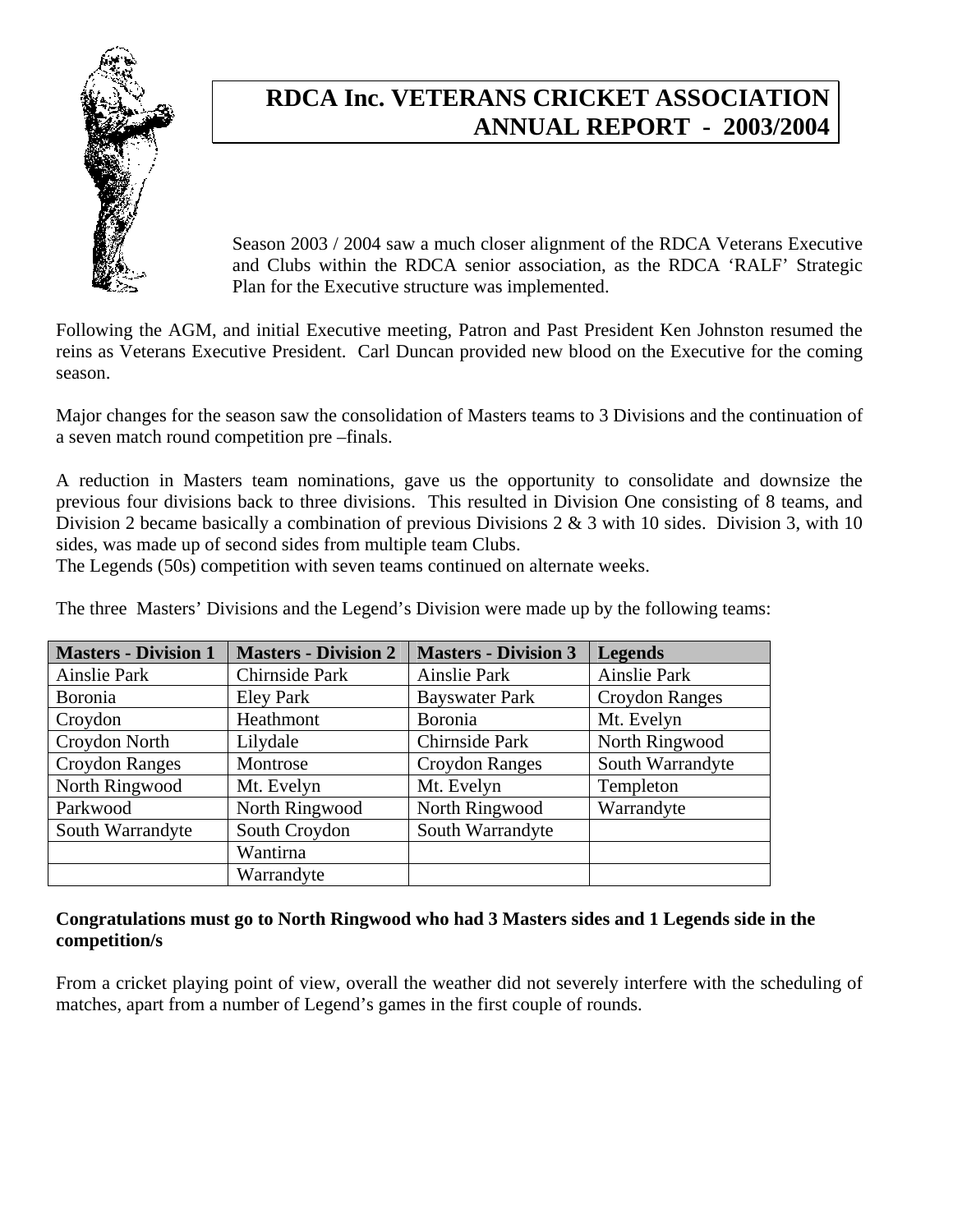

# **RDCA Inc. VETERANS CRICKET ASSOCIATION ANNUAL REPORT - 2003/2004**

**The Legends competition**, now in its fourth season, increased to seven clubs with Ainslie Park's nomination. Many "Legends" players continue to take the opportunity to play Veterans cricket every weekend in both competitions, and often with a range of Legends Clubs. This enhanced the camaraderie amongst the Clubs and players overall.

The Masters competition across was keen and even throughout the season, with many match results going down to the last over or two. Positions 3 and 4 in most divisions, were decided in the last round percentages determining positions three to six in a number of Divisions.

With the exception of "The Legends" competition, which did not have finals, the Semi-Finals were keenly played.

**Grand Finals for Divisions One and Two** were scheduled to be played on Turf wickets at Croydon and Heathmont. Officials and players anxiously monitored the weather forecasts leading up to the day. The weather was kind allowing uninterrupted play on the day.

Pennants were presented to the winning captains and teams following the Grand Final. This enables all winning players to share the moment with their premiership pennant. Trophies were presented to Club Captains or Club representatives at our Presentation Night. The premiers for 2003 / 2004 were:

- **Division 3 Grand Final** *played at Bayswater Park* **Bayswater Park went through the season undefeated** and continued this in the Grand Final. **Bayswater Park** 8 /127 defeated North Ringwood 107**.**
- **Division 2 Grand Final Ken Johnston Trophy played at Heathmont Heathmont** , *Div. 3 premiers for season 2002 / 2003*, set a challenging, but gettable 136 runs target, due to tight bowling by Lilydale. Lilydale's run chase saw them all out for 80.
- **Division 1 Grand Final Bill Dean Trophy -played at Croydon Town Oval**  Croydon on its home turf batted positively to achieve a score of 8/177**. Newcomers to Division 1 - Ainslie Park,** obviously with nothing to loose continued their great batting form of the semi-final to successfully achieve this target with a couple of overs to spare and wickets in hand. *Ainslie Park's efforts over past three seasons are to be congratulated – 2001/02 - Division Three premiers, 2002/03 – Division Two Grand Finalists, 2003/04 – Division One Premiers*.

#### • **The Legends Premiers**

**Mt Evelyn** was the successful team this season, remaining unbeaten. This makes it three flags out of four seasons.

All Clubs are providing after match hospitality, and this provides an excellent way of renewing and building friendships amongst players and partners/supporters. All clubs are encouraged to maintain this facet of Veterans cricket.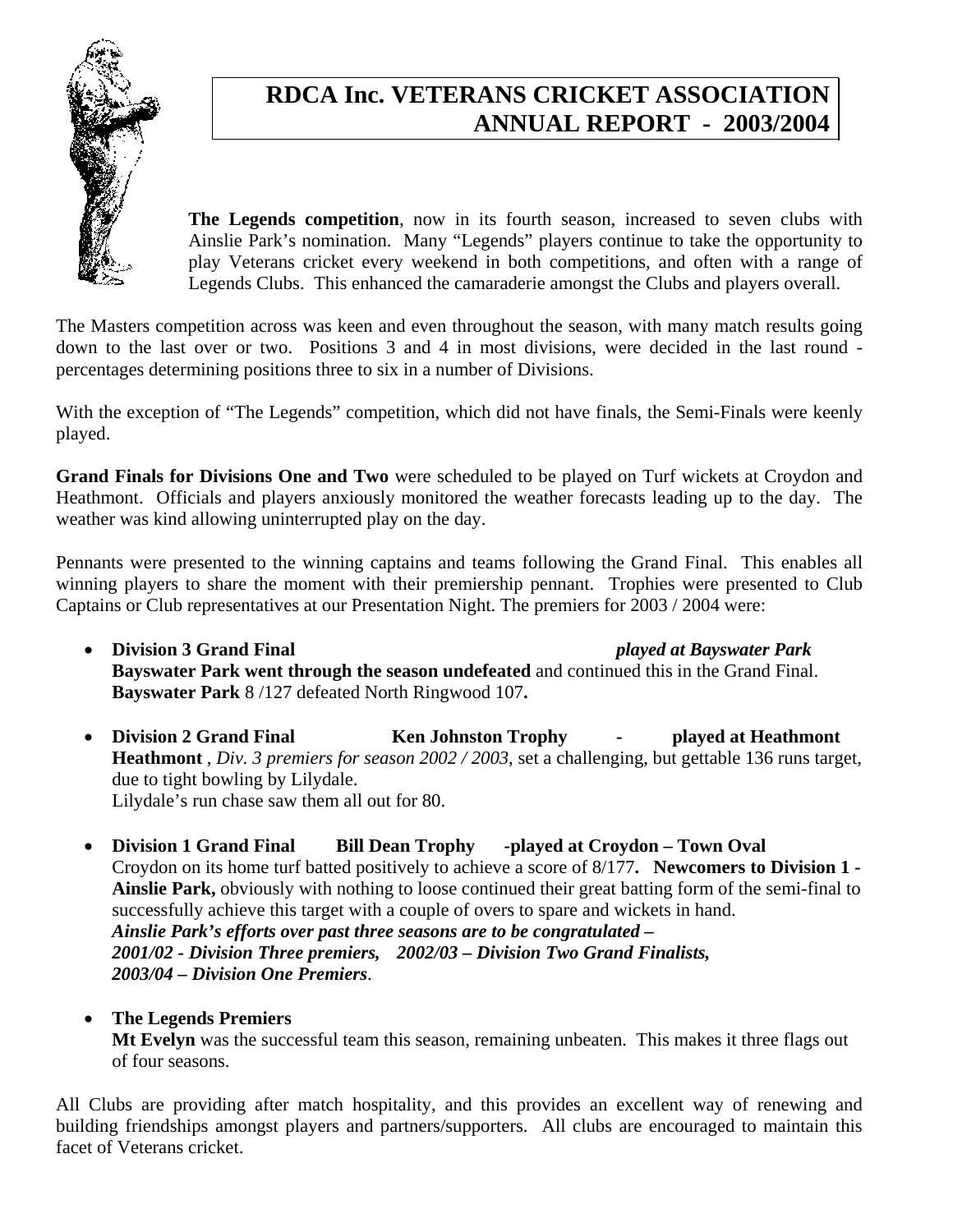

.

## **RDCA Inc. VETERANS CRICKET ASSOCIATION ANNUAL REPORT - 2003/2004**

**Inter-Association Games:** This year three games were played by RDCA Veterans.

*Monday – Australia Day* [26/01/04] saw two representative sides for 40s and 50s+ take on Ferntree Gully District Veterans [FTG] at Heathmont with RDCA as hosts. Two keenly fought matches, as usual were played out, with RDCA winning both games.

The annual pre Christmas game against the Box Hill Reporter Veterans, was deferred to February 2004 and hosted by Box Hill at Mont Albert. On this occasion Box Hill were successful in a closely fought match.

Congratulation to captains – 40s – Neil Mitchell [North Ringwood]], and Jim Dean [Croydon] and 50s – Wayne McCrimmon [North Ringwood] and all players who represented the RDCA. Very positive comment is always received on not only the spirit, but also the excellent standard of cricket that is played in these games. The competitive nature results in players going up a cog or two in intensity.

I would like to publicly thank the host Clubs of - Heathmont and Mont Albert and both the Associations of FernTree Gully District and Box Hill Reporter for the games, facilities and after-match activity. Additionally, I would like to complement our Selection Panel of Wayne McCrimmon [North Ringwood], Graeme Seymour [Mt. Evelyn] and Ken Johnston [Patron] for their efforts in putting competitive sides on the park.

#### *A group of RDCA extra Vintaged Legend players [i.e. 60 years and over] played in the second "North of the Yarra versus South of the Yarra" match at Brighton in early January. Our RDCA Group certainly were the strength of their side equiting themselves very well. This appears to becoming an annual event.*

Veterans Presentation Night: Presentation Dinner night was held at Bramleigh Receptions. Approximately 85 attended this evening, which was very disappointing from the Executive and the Social sub-committee's perspective. Unfortunately the lack of or very late response by Veterans Club Coordinators, puts a lot of unnecessary stress and work on the organising sub-committee. This year due to reduced numbers, the previously negotiated package from the reception house had to be down sized to meet the original costs agreed. Pre-dinner drinks were funded by the Veterans Executive and managed by the Sub-Committee members.

The people who did attend had a great evening, not only catching up with their own Club members and partners, but also the friends they have made over the many years of Veterans competition.

For next season the Executive will be seriously considering invoking a rule of the RDCA, which requires a minimum attendance by all Clubs, otherwise the Club will be fined for 6 attendees.